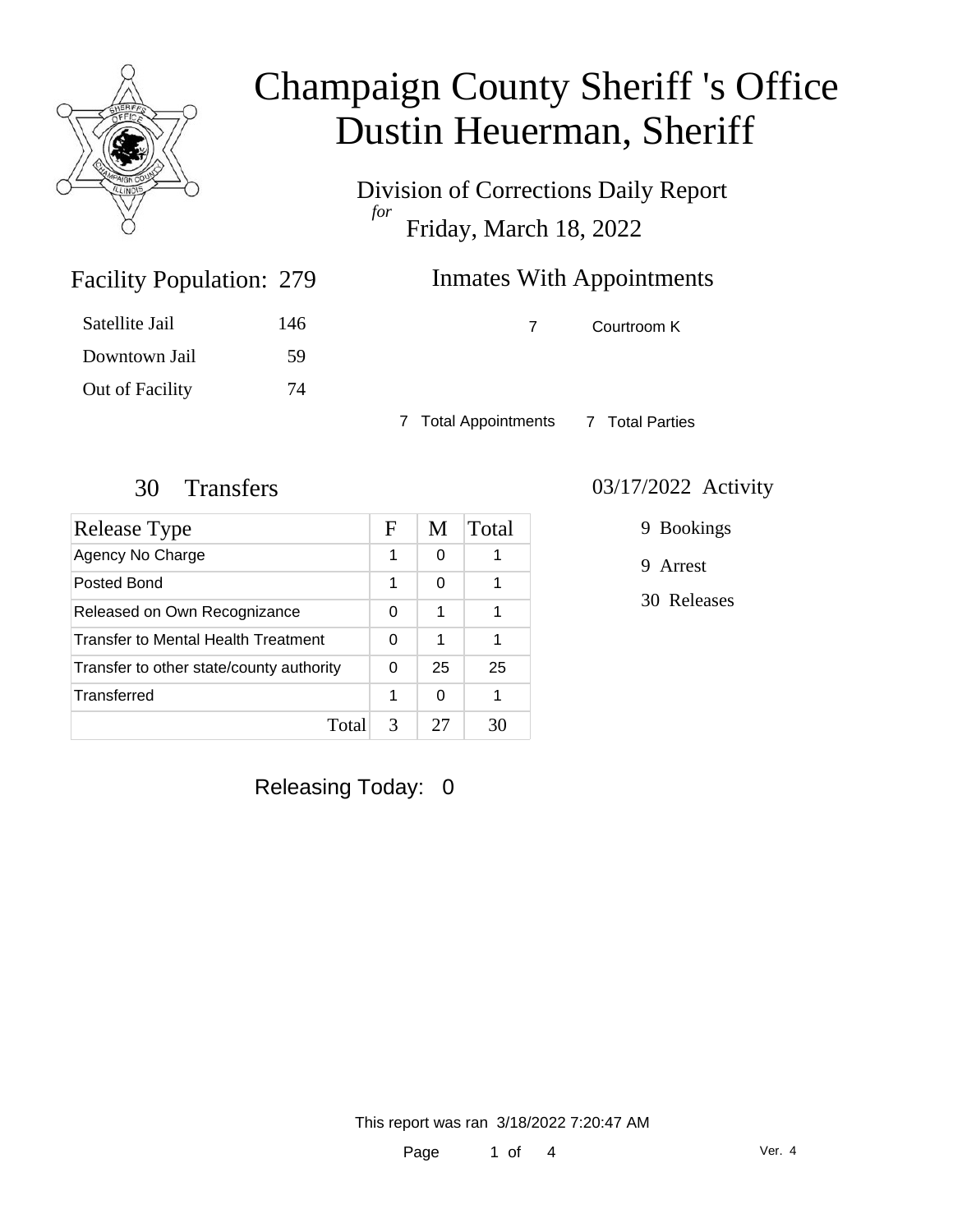

Division of Corrections Daily Report *for* Friday, March 18, 2022

#### Custody Status Count

- Electronic Home Dentention 9
	- Felony Arraignment 12
		- Felony Other 1
	- Felony Pre-Sentence 8
		- Felony Pre-Trial 215
	- Felony Pre-Trial DUI 4
	- Felony Sentenced CCSO 5
	- Felony Sentenced IDOC 11
		- Hold Other 1
	- Misdemeanor Arraignment 3
		- Misdemeanor Pre-Trial 4
- Misdemeanor Sentenced CCSO 2
	- Remanded to DHS 4
		- Total 279

This report was ran 3/18/2022 7:20:47 AM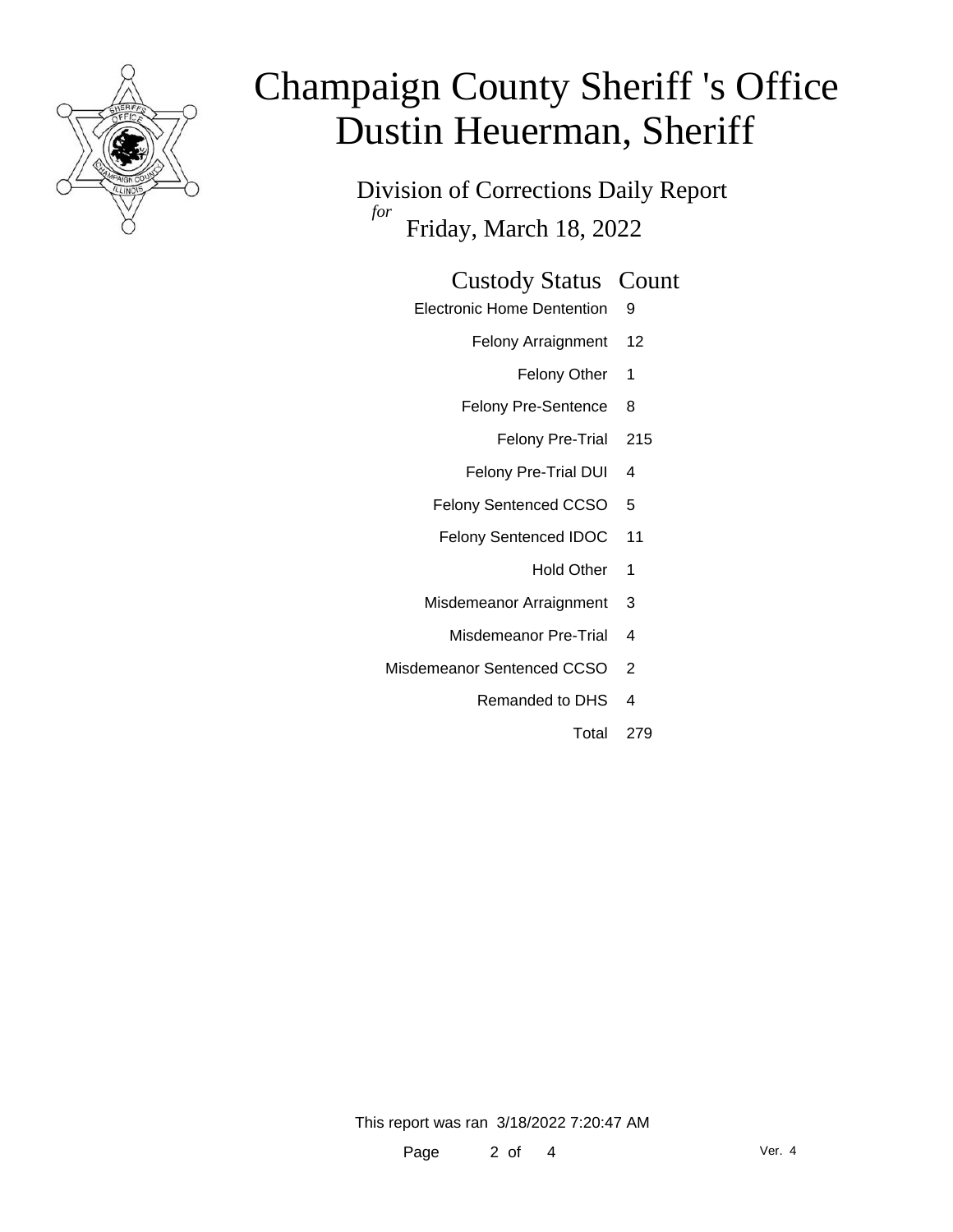

Division of Corrections Daily Report *for* Friday, March 18, 2022

### Inmates With Appointments

| Jailing Party Name         | Location    | Number of Records / Node |
|----------------------------|-------------|--------------------------|
| ARENIBAR, CASSIE NICHOLE   | Courtroom K | 1 / Satellite Jail       |
| FOX, ERIN SHEREE           | Courtroom K | 1 / Satellite Jail       |
| INGRAM, CHERELL LETRISE    | Courtroom K | 1 / Satellite Jail       |
| <b>MOORE, ERIC FRANCIS</b> | Courtroom K | 1 / Satellite Jail       |
| SINGH, LOVIDEEB JACOB      | Courtroom K | 1 / Satellite Jail       |
| TODD, AMANDA MARIE         | Courtroom K | 1 / Satellite Jail       |
| TUFTE, STEVEN JON          | Courtroom K | 1 / Satellite Jail       |

#### **Transfers**

| ACKERMAN, CODY JAMES                     | Transfer to other state/county authority Downtown Jail   |                |
|------------------------------------------|----------------------------------------------------------|----------------|
| ALLEN, ISAIAH ROBERT                     | Transfer to other state/county authority Satellite Jail  |                |
| <b>BOOKER, BRITTNEY MARIE</b>            | Transferred                                              | Satellite Jail |
| BRIFFORD, WILLIE, Junior                 | Transfer to other state/county authority Downtown Jail   |                |
| <b>BROWN, LIONEL TERRELL</b>             | Transfer to other state/county authority Downtown Jail   |                |
| <b>BUTLER, JAMES LYNN</b>                | Transfer to other state/county authority Out of Facility |                |
| <b>CRAWFORD, LAMARKUS LAVELL</b>         | Transfer to other state/county authority Satellite Jail  |                |
| DOOLEY, CALVIN DARWOOD                   | Transfer to other state/county authority Satellite Jail  |                |
| DOWELL, SAMANTHA K                       | Agency No Charge                                         | Satellite Jail |
| <b>GARY, DAKOTA TREVON</b>               | Transfer to other state/county authority Out of Facility |                |
| <b>GENTRY, SIDNEY RAYNARD</b>            | Transfer to other state/county authority Satellite Jail  |                |
| GIBBS, DONALD EDWARD                     | Released on Own Recognizance                             | Satellite Jail |
| <b>GREER, CONNOR JAY</b>                 | Transfer to other state/county authority Downtown Jail   |                |
| HERNANDEZ-GOMEZ, YESENIA<br><b>ITZEL</b> | Posted Bond                                              | Satellite Jail |
| HERNANDEZ-LOPEZ, ERNESTO                 | Transfer to other state/county authority Satellite Jail  |                |
| <b>JAMES, DOMINIQUE JULIUS</b>           | Transfer to other state/county authority Downtown Jail   |                |

JOHNSON, DEMARIO LACONTE Transfer to other state/county authority Downtown Jail